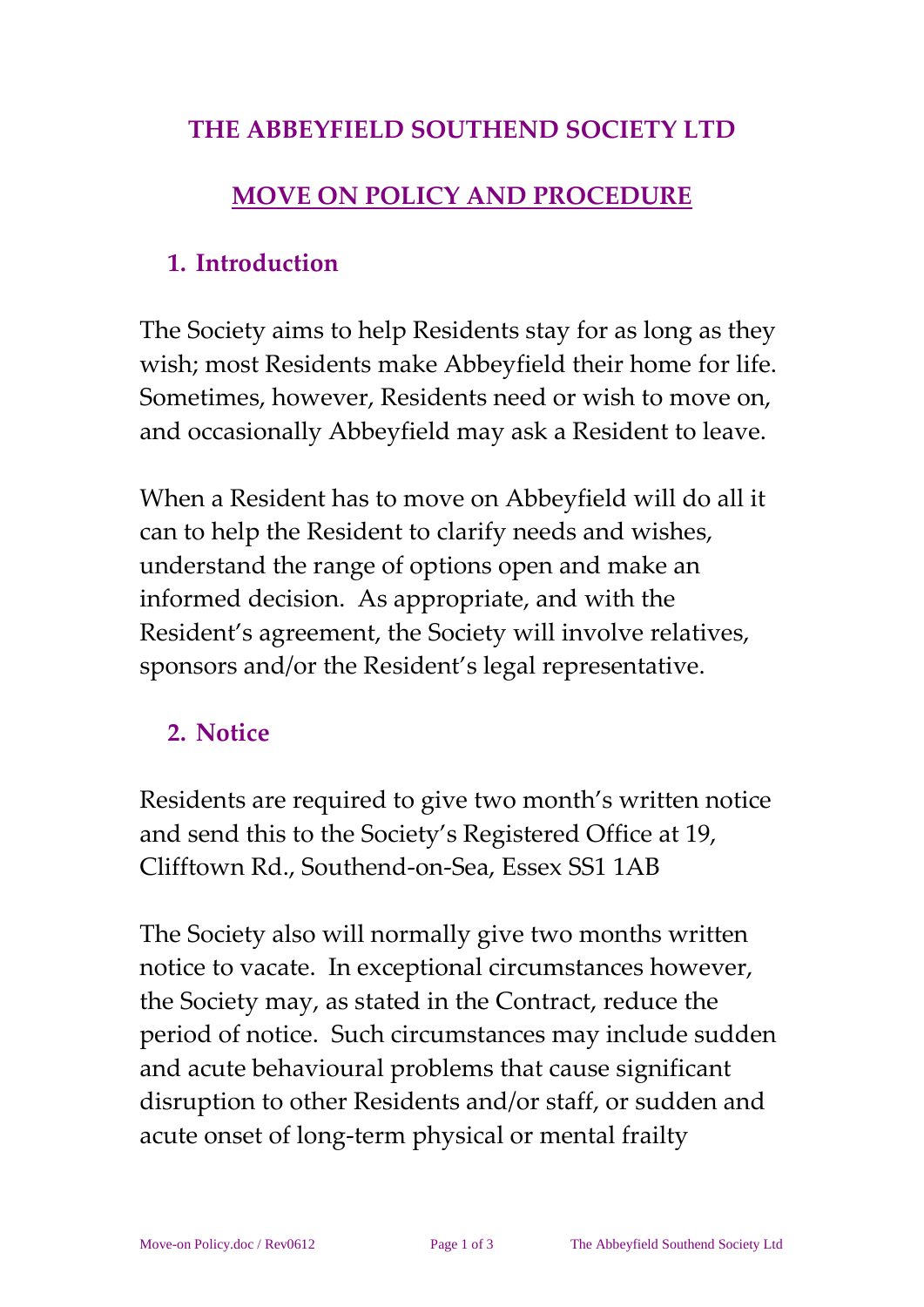requiring Care or Support that cannot be provided at the House.

Notice to vacate will be issued to a Resident at the House and a copy will be sent (for information only) to the Resident's legal representative or sponsor. Notice will be written and signed by the Society Chairman. It will specify why notice has been given.

#### **3. Grounds for serving notice to vacate**

The grounds for notice to vacate are stated in the Contract for Registered Care or the Tenancy Agreement for Sheltered Housing.

#### **4. Securing suitable alternative accommodation**

When the Resident needs additional, or more specialised care than can be provided in the House, the Society will assist the Resident to identify the availability of suitable alternative accommodation. If the Resident chooses or needs to move on for other reasons, then it is their own responsibility to find alternative accommodation, although it is recognised that he or she may appreciate help. The Society will expect sponsors, family and friends to assist. As appropriate, the Society will help Residents by

- $\ddot{\bullet}$  discussing needs and options with the Resident and, with permission, his or her sponsor, relative or legal representative.
- $\overline{\text{H}}$  helping to arrange an assessment of the Resident's care needs with Social Services